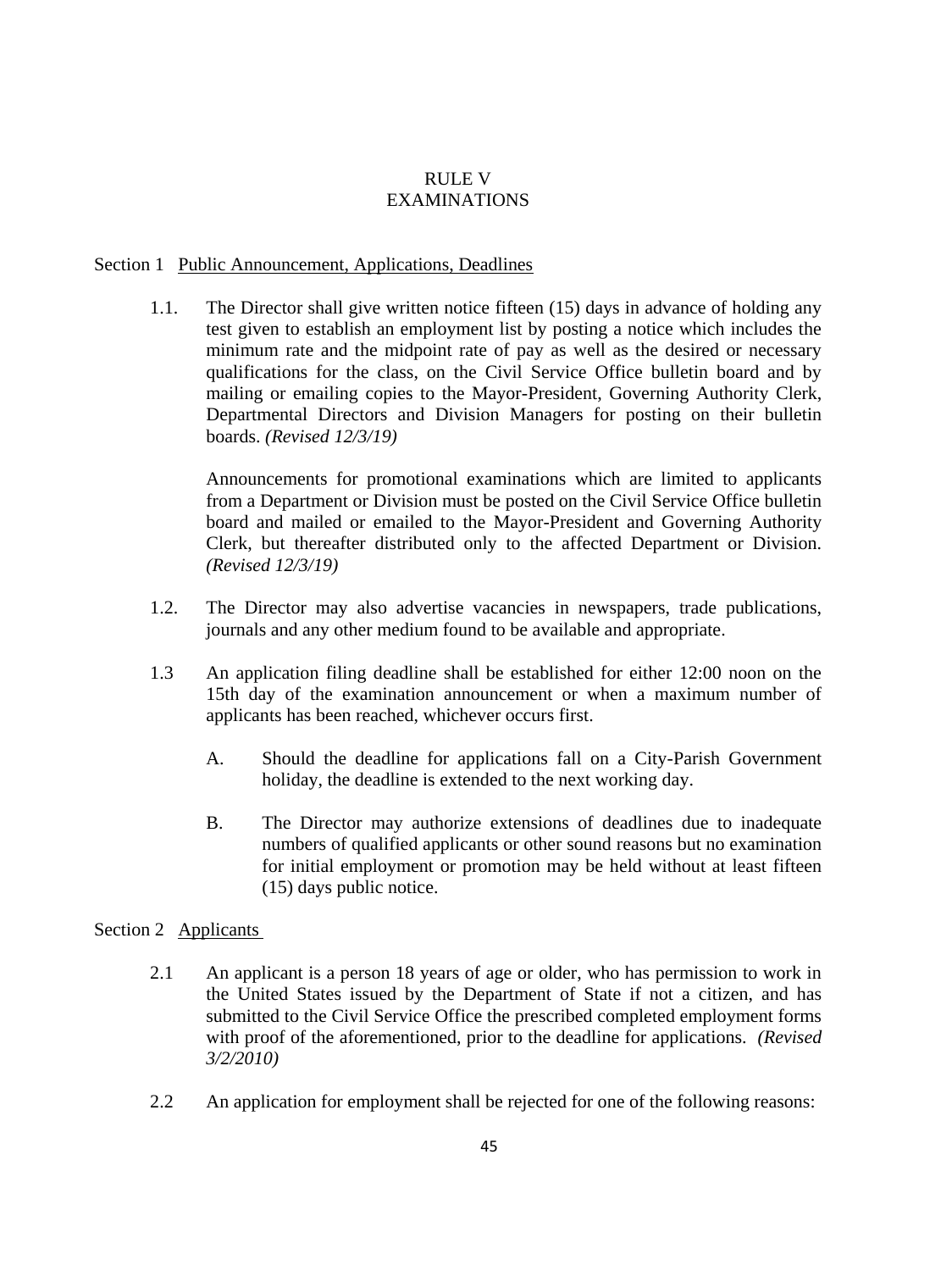- A. failure to meet the minimum necessary qualifications as specified in the examination announcement, or
- B. the applicant has been previously dismissed from the public service for delinquency or misconduct within the past seven (7) years preceding the application filing deadline, or is a former employee not recommended for rehire by the Appointing Authority where such recommendation is supported by recorded performance records subject to verification by the Director.
- C. the applicant has been found to have falsified any material on application, examination or other materials used in the selection process, or used fraud or deception in the process,
- D. the applicant is a regular employee whose performance has been rated less than competent during the twelve (12) months preceding the application filing deadline, and is applying for a position with the same or essentially the same desired education and experience qualifications. *(Revised 7/2/12)*
- E. the applicant has been previously demoted from the class being examined for due to incompetence.
- F. The applicant has previously taken the same test for the same class within the last three months. *(Revised 10/13/20)*

#### Section 3 Types of Examinations

- 3.1 Examinations are procedures developed or sanctioned by the Civil Service Office that, by means of numerical scores, measure qualifications and merit of applicants.
- 3.2 Examinations may take the form of written or oral tests, performance tests, ratings of education and experience or a combination of these. If a written test is available, or can, in the opinion of the Director, be prepared within a reasonable period, said written test shall be used, as the whole or part of the examination process in question.
	- A. Written examinations shall be prepared for each position where resources allow, and shall be job related, practical and as objective as possible.
	- B. Performance examinations shall be the opportunity for applicants for a position to perform the work tasks of the position before the Director or his delegate, and an expert in the task tested. A numerical score shall result which reflects the degree of skill shown by the applicant in performing the tasks of the position.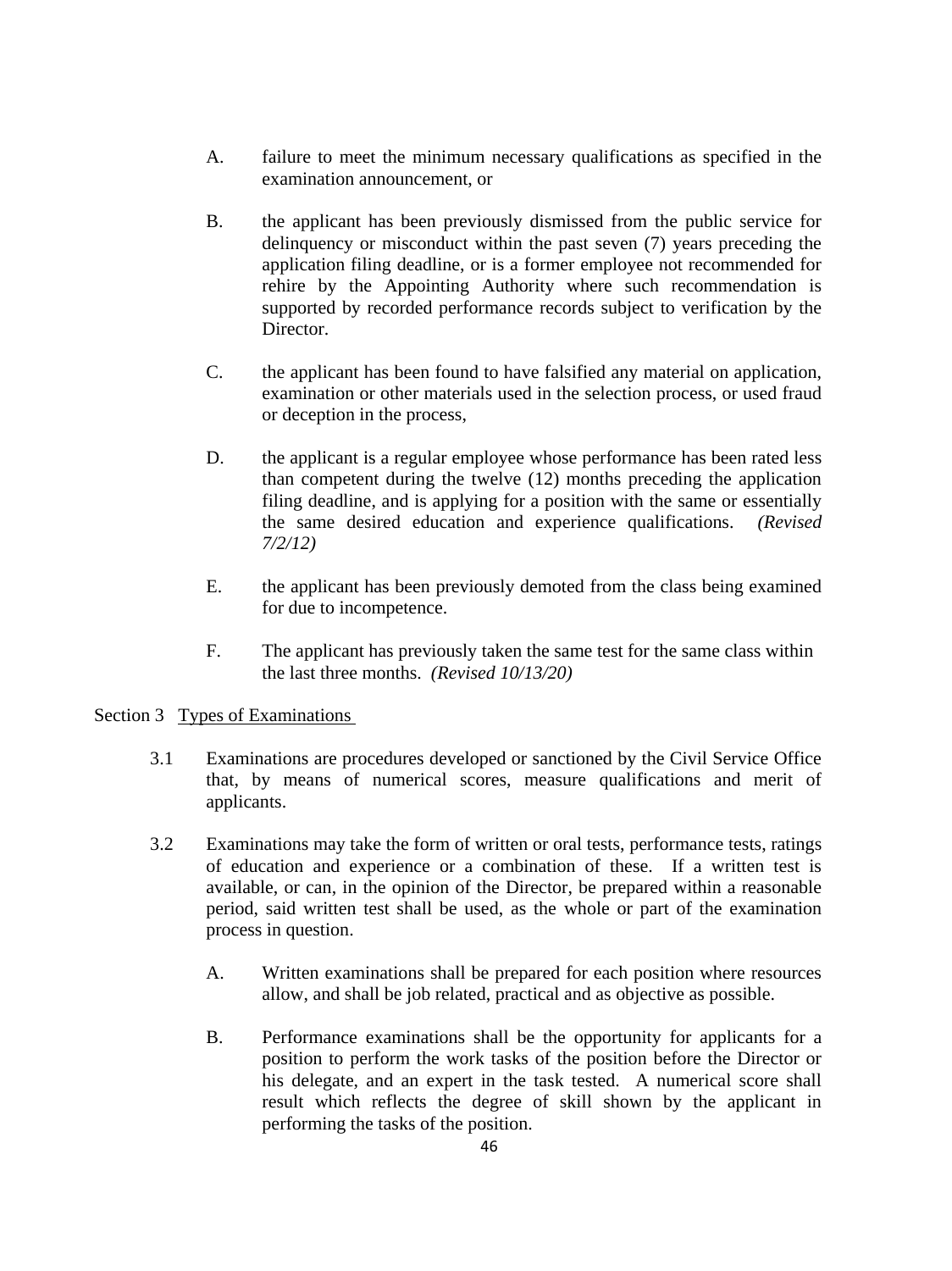- C. Ratings of education and experience*,* including structured interviews, shall consist of forced choice rating scales measuring directly job-related education and working experience. Each rating choice shall have a fixedpoint value and the scale shall yield a numerical score providing a relative ranking of applicants on the basis of objective and observable qualifications.
- 3.3 The Director may, due to inadequate numbers of applicants with desired education and experience, delays in advertising, preparation or revision of examinations, or other unforeseen circumstances, delay, postpone or cancel examinations. Suitable notice shall be provided to applicants in advance if and when possible.

Section 4 Weighting and Scoring Examinations

|                | Written Examination | Performance Test | Rating of Education and<br>Experience |
|----------------|---------------------|------------------|---------------------------------------|
| a.             | 100%                | 0%               | 0%                                    |
| $\mathbf b$ .  | 50%                 | 50%              | 0%                                    |
| $\mathbf{c}$ . | 50%                 | 30%              | 20%                                   |
| d.             | 60%                 | 0%               | 40%                                   |
| e.             | 0%                  | 100%             | 0%                                    |
| f.             | 0%                  | 60%              | 40%                                   |
| g.             | 0%                  | 0%               | 100%                                  |

4.1 When two or more types of examinations are used in combination, their weighting shall be:

- 4.2 Whenever possible, Civil Service examinations shall be scored using deviation scores. Other scoring methods may be authorized by the Director in cases of inadequate numbers, skewed distributions or other sound reasons. The minimum passing score on all examinations is 70.
- 4.3 Scores shall be grouped into Bands by application of the Standard Error of Measure for each examination where such can be calculated. All applicants whose scores are within the same Band are considered to be tied.
- 4.4 Five points shall be added to the scores of applicants who have provided proof of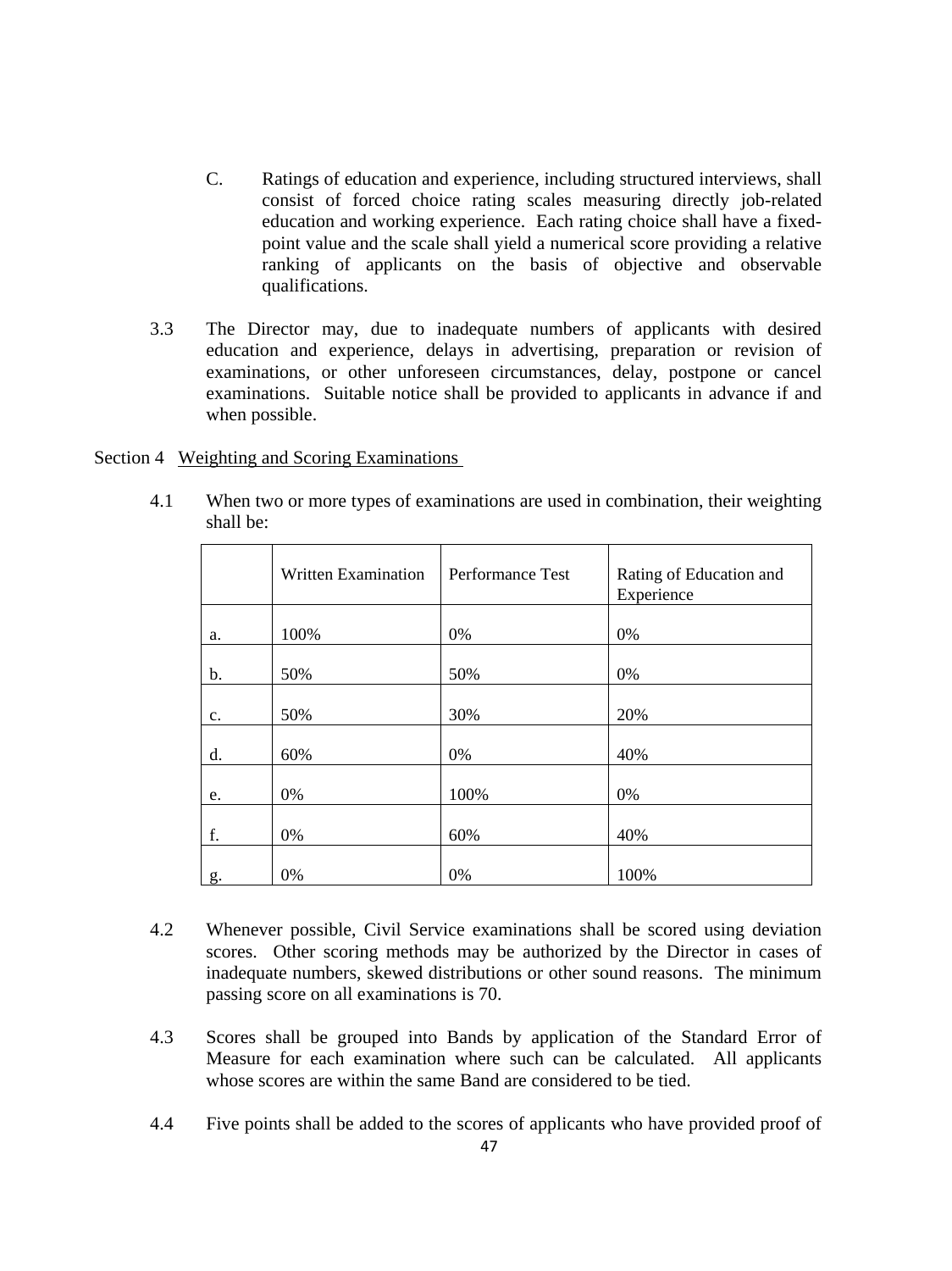service in the armed forces of the United States under honorable conditions, provided a passing score has been obtained. Documents containing proof of honorable discharge must be presented to the Director.

- 4.5 Within 30 days after the completion of an examination, the Director shall complete the scoring and notify all applicants of their eligibility status. The Director shall keep the papers and documents pertaining to the examination available for applicants inspection for 30 days after the date of notification of the test results.
	- A. Examination questions and answers subject to re-use are confidential and shall not be made available for inspection, but the Director may authorize inspection by a mutually agreed upon outside professional as necessary to resolve a dispute. *(Revised 10/8/19)*
	- B. An error in scoring a test shall be corrected if discovered, but such correction shall not invalidate an appointment or promotion previously made from said list.

### Section 5 Examiners

- 5.1 The Director*,* in consultation with the Department Director, may appoint employees in the Classified Service to serve as subject matter experts and assist in the preparation, administration and/or scoring of examinations. The Appointing Authority shall excuse any employee so appointed from his regular duties for the time required to complete the examination work. Employees are not entitled to extra compensation for their services in this capacity.
- 5.2 The Director may retain the service of qualified persons from outside the classified service to assist in the preparation, administration and/or scoring of examinations.

#### Section 6 Employment Lists

- 6.1 Insofar as practicable, employment lists shall be prepared by the use of competitive examination, but the Director is authorized to prepare a noncompetitive employment list in cases where position qualifications are so minimal as to prevent the use of examinations.
- 6.2 The Director may limit applications for employment to those of regular employees in a Department, Division or to the Classified Service, or open the examination to the general public, at the request of the Appointing Authority or for sound business reasons.
- 6.3 The Director may schedule and conduct examinations upon notification of the